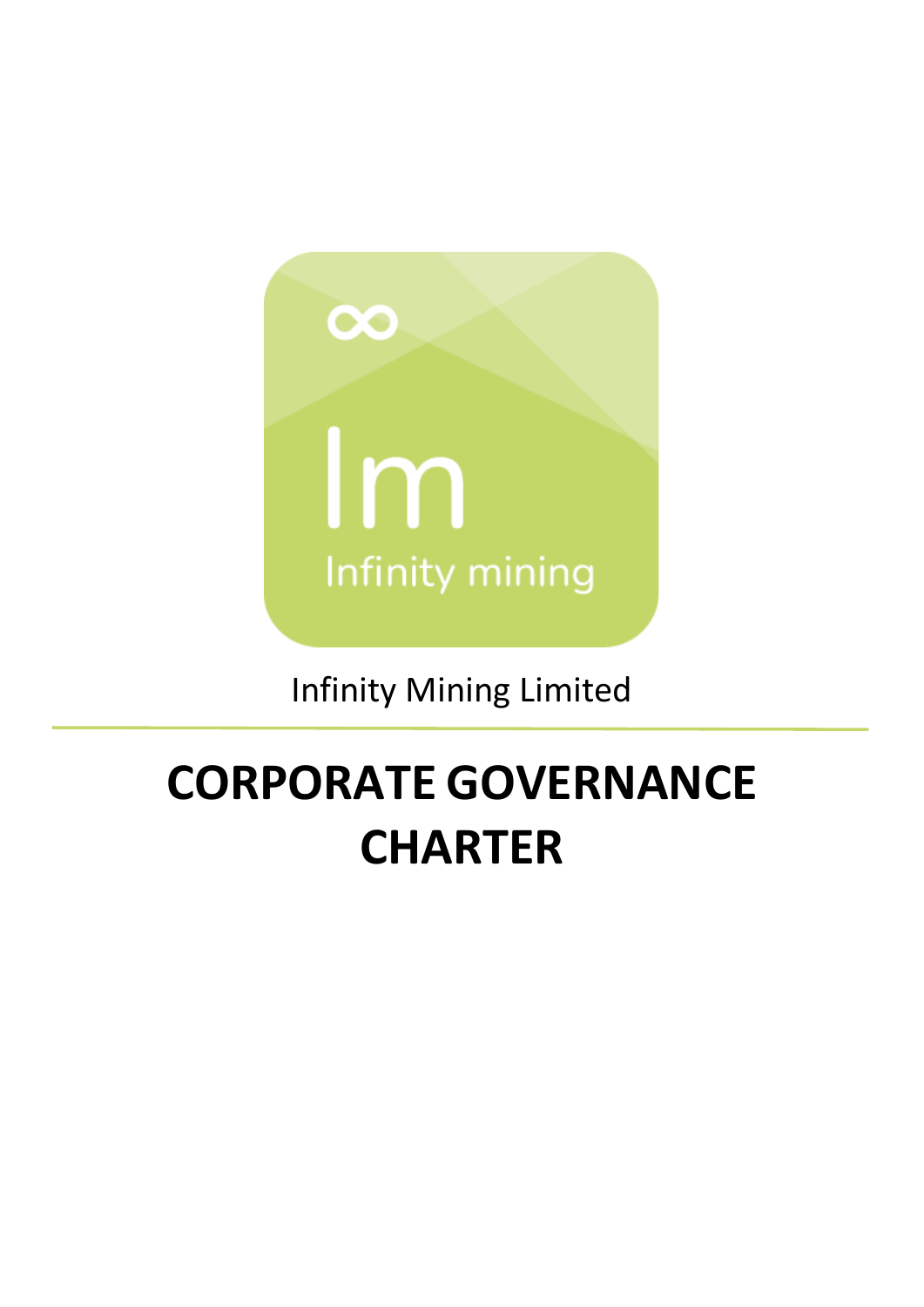## **Contents**

| 1.             |                                                                      |  |
|----------------|----------------------------------------------------------------------|--|
| 2.             |                                                                      |  |
| 3.             |                                                                      |  |
| a.             | Functions, powers and responsibilities of the Board and Management 2 |  |
| b.             |                                                                      |  |
| $\mathbf{4}$ . |                                                                      |  |
| a.             |                                                                      |  |
| b.             |                                                                      |  |
| c.             |                                                                      |  |
| d.             |                                                                      |  |
| e.             |                                                                      |  |
| f.             |                                                                      |  |
| g.             |                                                                      |  |
| 5.             |                                                                      |  |
| 6.             |                                                                      |  |
| a.             |                                                                      |  |
| b.             |                                                                      |  |
| 7.             |                                                                      |  |
| а.             |                                                                      |  |
| b.             |                                                                      |  |
| 8.             |                                                                      |  |
| а.             |                                                                      |  |
| b.             |                                                                      |  |
| 9.             |                                                                      |  |
| a.             |                                                                      |  |
| b.             |                                                                      |  |
| 10.            |                                                                      |  |
| а.             |                                                                      |  |
| b.             |                                                                      |  |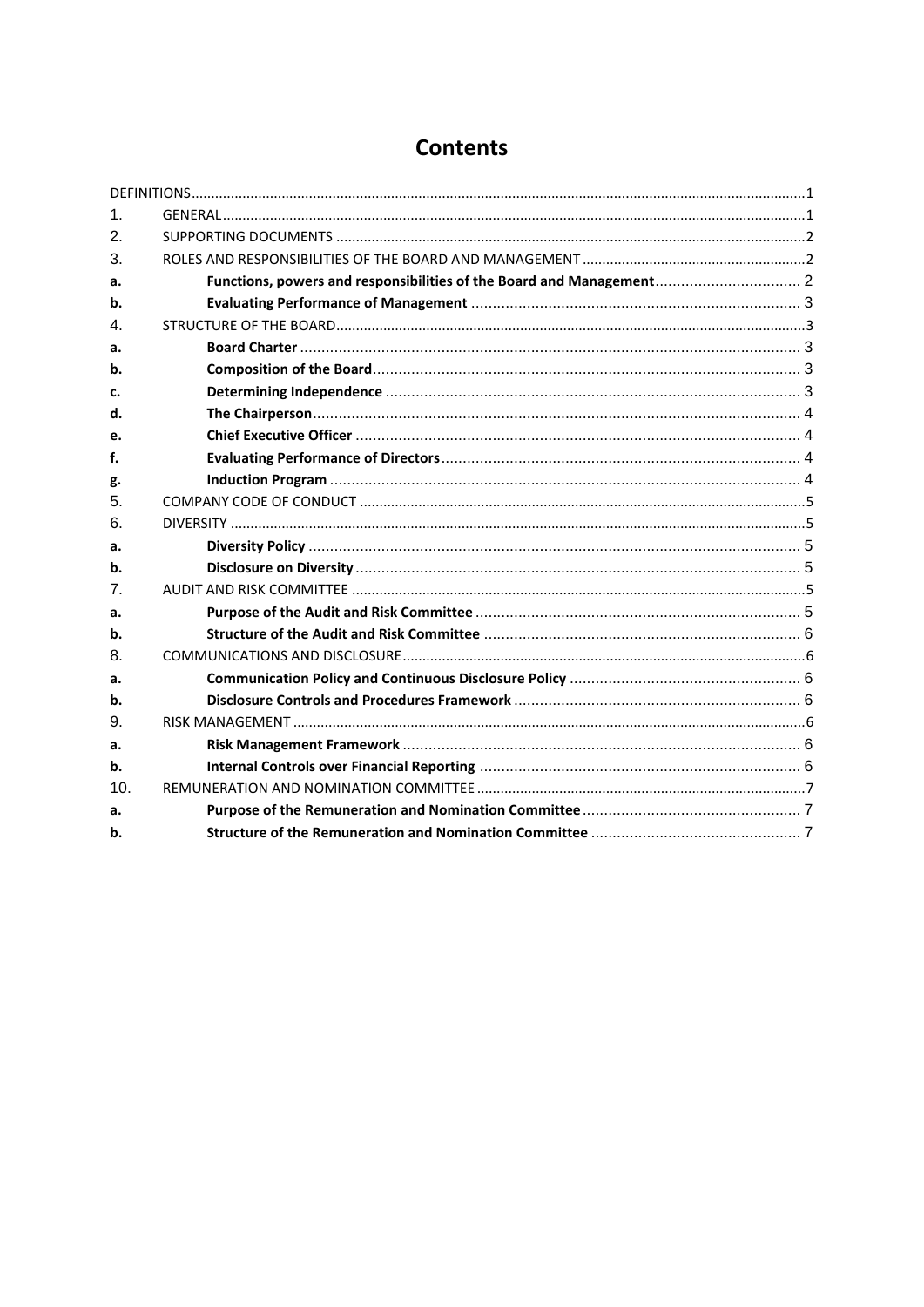

### **INFINITY MINING LIMITED AND ITS SUBSIDIARIES (THE "COMPANY" OR "INFINITY MINING") CORPORATE GOVERNANCE CHARTER**

Adopted 27 September 2021

<span id="page-2-0"></span>

| <b>DEFINITIONS</b>          |                                                                                                              |
|-----------------------------|--------------------------------------------------------------------------------------------------------------|
| <b>ASX</b>                  | the Australian Securities Exchange ASX Limited ABN 98 008 624 691 or the                                     |
|                             | financial exchange market it operates (as context requires).                                                 |
| <b>Board</b>                | Board of Directors of the Company.                                                                           |
| <b>Certifying Officers</b>  | CEO and Chief Financial Officer.                                                                             |
| <b>CEO</b>                  | Chief Executive Officer of the Company.                                                                      |
| Chairperson                 | Chairperson or Chairman of the Board of the Company.                                                         |
| Company                     | Infinity Mining Limited (ACN 609 482 180) and its subsidiaries.                                              |
| <b>Constitution</b>         | the articles of the Company.                                                                                 |
| Code                        | the Code of Conduct set out in Section 5 which broadly outlines the way in                                   |
|                             | which the Company wishes to conduct its business and guide the affairs of<br>Infinity Mining.                |
| <b>CGPR</b>                 | the Corporate Governance Principles and Recommendations 4th Edition                                          |
|                             | issued by the ASX Corporate Governance Council in February 2019 as<br>amended or replaced from time to time. |
| <b>Corporations Act</b>     | the Corporations Act 2001 (Cth) as amended or replaced from time to time.                                    |
| <b>Director</b>             | An executive and/or non-executive director of the Company.                                                   |
| <b>Exchange Rules</b>       | the rules of the ASX as amended or replaced from time to time.                                               |
| <b>Independent Director</b> | a Director who has a sufficient level of independence to the Company,                                        |
|                             | determined in accordance with Section 2c of this document.                                                   |
| <b>Infinity Mining</b>      | Infinity Mining Limited (ACN 609 482 180) and its subsidiaries.                                              |
| <b>Management</b>           | the executive Directors and senior management of the Company.                                                |
| <b>GENERAL</b><br>1.        |                                                                                                              |

<span id="page-2-1"></span>Good corporate governance ultimately requires people to act honestly. Personal integrity cannot be regulated. However, investor confidence can be enhanced if the Company has a good foundation of acceptable conduct.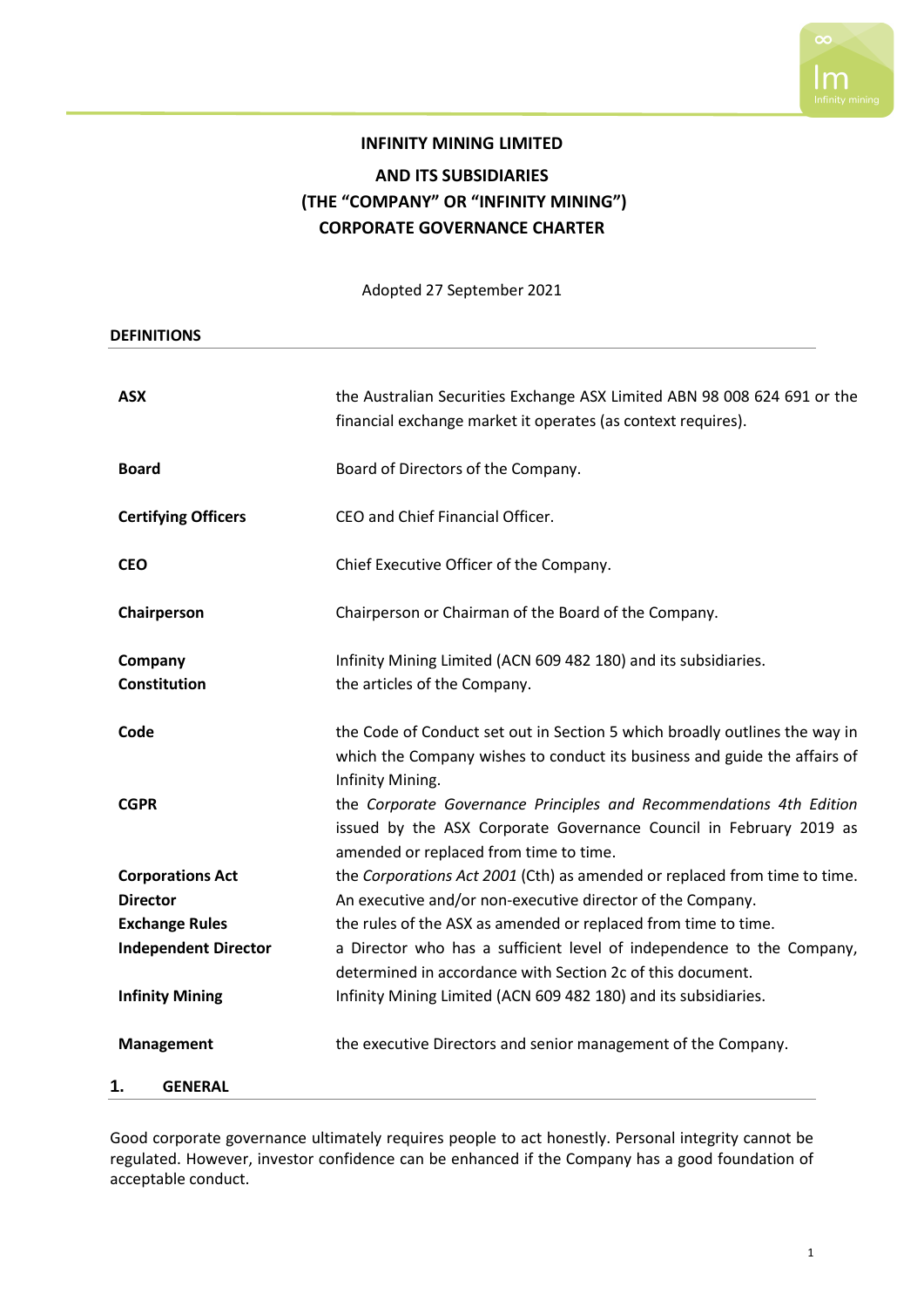

This document sets out the main principles adopted by the Board in order to implement and maintain a culture of good corporate governance both internally and in relations to dealings with third parties.

The Board is committed to administering policies and procedures with openness and integrity, pursuing the true spirit of corporate governance commensurate with the Company's needs. The matters set out in this document are subject to the Corporations Act, the Constitution and the rules of any exchanges that the Company is listed on.

The purpose of preparing and disclosing the matters set out in this document is to:

- 1. Formalise procedures to ensure the Company, the Board and its Employees act in a transparent and appropriate manner in their respective internal and external dealings;
- 2. Ensure that appropriate checks, balances and procedures are in place to monitor the operations of the Company and those charged with its management; and
- 3. Provide shareholders with a transparent method to evaluate the performance of the Company from a corporate governance perspective.

<span id="page-3-0"></span>In preparing and implementing these strategies, the Company and Board are mindful of the CGPR.

#### **2. SUPPORTING DOCUMENTS**

This Corporate Governance Charter should be read in conjunction with and the following documents (which are incorporated by reference):

- 1. Constitution;
- 2. Board Charter;
- 3. Audit and Risk Committee Charter;
- 4. Audit and Risk Management Policy
- 5. Remuneration and Nomination Committee Charter;
- 6. Remuneration Policy
- 7. Code of Conduct;
- 8. Whistleblower Policy;
- 9. Securities Trading Policy;
- 10. Communications Policy;
- 11. Continuous Disclosure Policy;
- 12. Diversity Policy;
- 13. Anti-Bribery and Corruption Policy;
- 14. Internal Controls Over Financial Reporting Framework ("ICFR");
- 15. ASX Corporate Governance Council Principles and Recommendations ("CGPR").

#### <span id="page-3-1"></span>**3. ROLES AND RESPONSIBILITIES OF THE BOARD AND MANAGEMENT**

#### <span id="page-3-2"></span>**a. Functions, powers and responsibilities of the Board and Management**

The Directors are responsible for the stewardship of the business and affairs of the Company on behalf of shareholders by whom they are elected and to whom they are accountable. Together,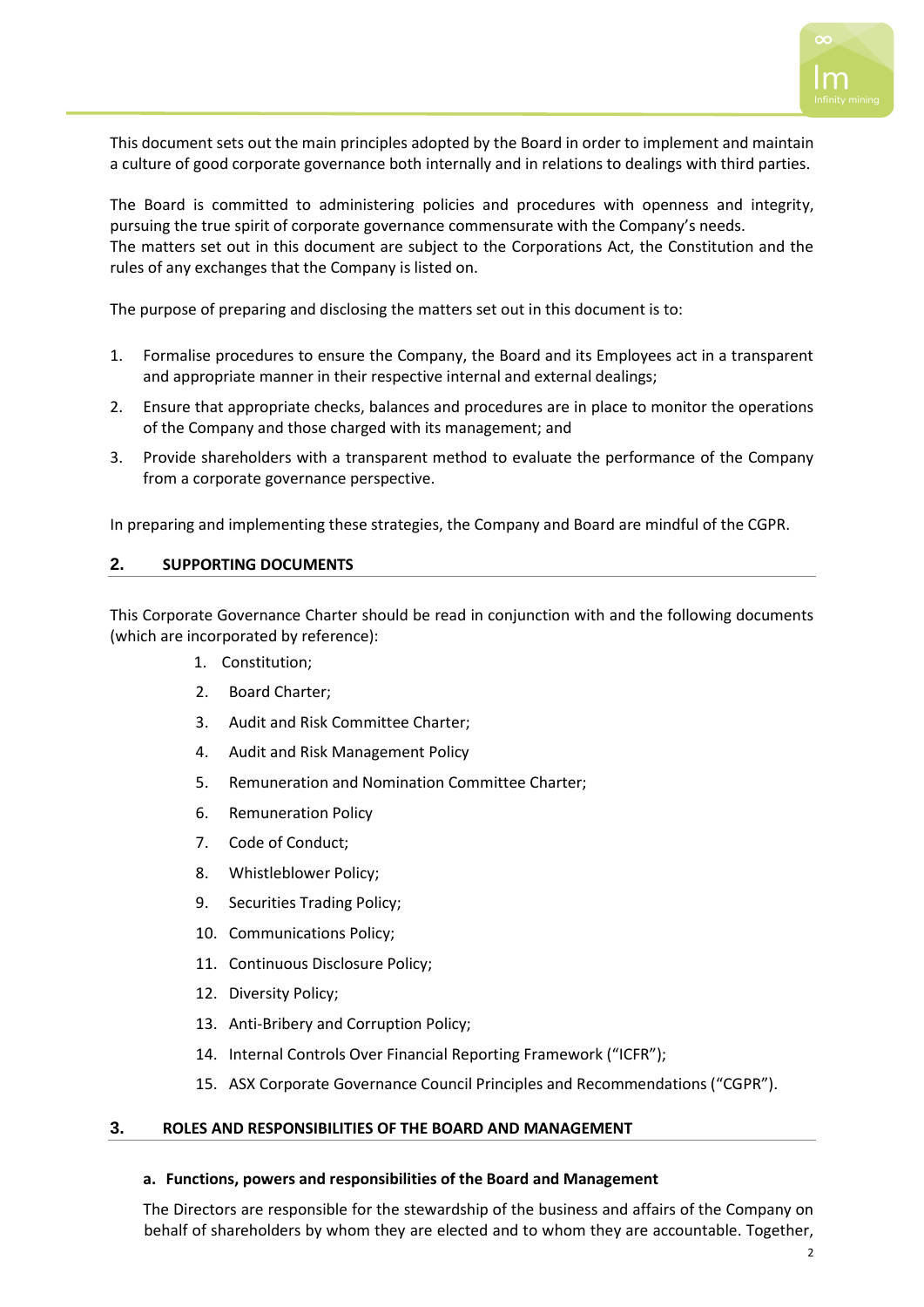

the Directors form the Board which, in accordance with the Constitution, is responsible for the management and the ultimate control of the business and affairs of the Company.

Generally, the powers and obligations of the Board are governed by the Corporations Act, the Constitution and the Board Charter.

Responsibilities of the Board, Chairperson, CEO, Management and the Company Secretary are outlined in the Board Charter.

The Constitution, amongst other things, outlines the Directors' powers and duties.

#### <span id="page-4-0"></span>**b. Evaluating Performance of Management**

Management is evaluated in accordance with the Board Charter.

#### <span id="page-4-1"></span>**4. STRUCTURE OF THE BOARD**

#### <span id="page-4-2"></span>**a. Board Charter**

The Company has a Board Charter which operates in conjunction with the Constitution, outlining the composition of the Board, its responsibilities, how the Board interacts with the Committees and Management and the evaluation of performance of the Board, Directors and Management.

A copy of the Board Charter will be made available on the Company's website.

#### <span id="page-4-3"></span>**b. Composition of the Board**

The structure of the Board is determined where practicable given the size and the nature of the operations of the Company, in accordance with the CGPR.

The Constitution sets out the rules surrounding appointment of Directors, their remuneration, disclosure obligations, powers and duties and the proceedings at meetings.

In an effort to ensure that the Board comprises of members with a broad range of experience, expertise and skills relevant to the Company, the Board considersthe guidelinesset out under the Remuneration and Nomination Committee Charter, when appointing new Directors.

#### <span id="page-4-4"></span>**c. Determining Independence**

The Directors will all act with independent judgement.

A Director must advise the Chairperson (or, in the case of the Chairperson, a member of the Remuneration and Nominations Committee) at the earliest opportunity if there is a change in their interests, positions, associations or relationships that could bear on their independence.

#### **CGPR – Principle 2**

In assessing the independence of the Directors, the Company has referred to Principle 2.3 of the CGPR, which provided examples of interest, positions, associations and relationships that might cause doubts about the independence of a director include if the director:

- 1. is, or has been employed in an executive capacity by the entity or any of its child entities and there has not been a period of at least three years between ceasing such employment and serving the Board;
- 2. received performance-based remuneration (including options or performance rights) from, or participates in an employee share scheme of, the entity;
- 3. is or has been with in the last three years, in a material business relationship (e.g. as a supplier, professional advisor, consultant or customer) with the entity or any or its child entities, or is an officer of, or otherwise associated with, someone with such a relationship;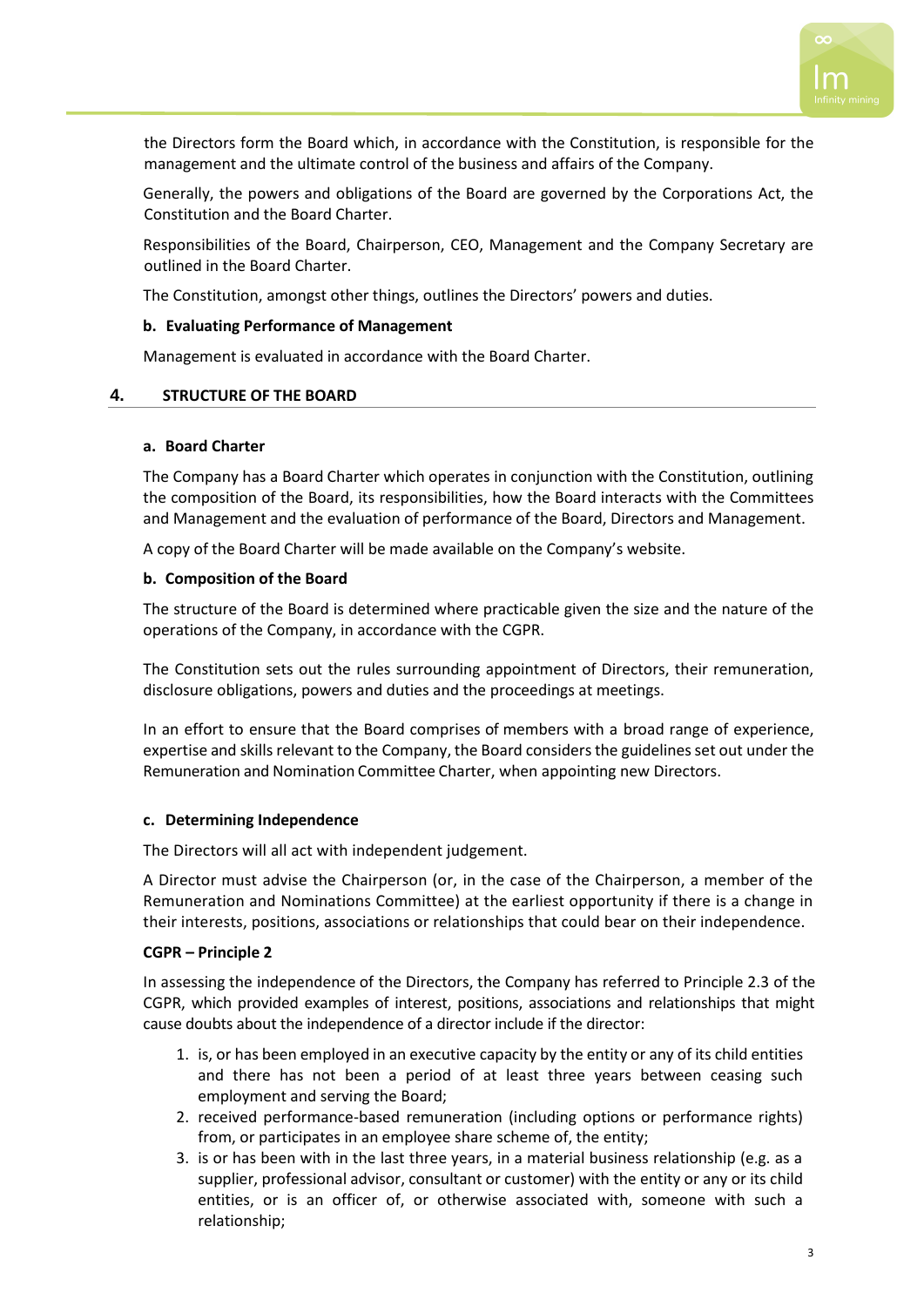

- 4. is, represents or has been within the last three years an officer or employee of, or professional advisor to, a substantial holder;
- 5. has close family ties with any person who falls within any of the categories described above; or
- 6. has been a director of the entity for such a period that his or her independence from management and substantial holders may have been compromised.

When considering whether a Director is an Independent Director, the materiality of such interest, position, association or relationship must be assessed to determine whether it might influence, or might reasonably be perceived to influence, in a material respect, the Director's capacity to bring an independent judgement to bear on issues before the Board and to act in the best interests of the Company and its shareholders.

CGPR Recommendation 2.3b states that if a director has an interest, position, association or relationship as described above but the Board is of opinion that it does not compromise the independence of the director, the nature of interest, position, association or relationship in question and an explanation of why the Board is of that opinion, the nature of the interest, position, association or relationship in question and an explanation of why the board is of that opinion should be disclosed. In forming such an opinion, the Board would need to be satisfied that the interest, position, association or relationship would not interfere, or might reasonably be seen to interfere, with the director's capacity to bring an independent judgement to bear on issues before the Board and to act in the best interests of the entity as a whole rather than the interests of an individual security holder or other party.

#### <span id="page-5-0"></span>**d. The Chairperson**

The Chairperson is responsible for leadership of the Board and for efficient organisation and conduct at the Board function. The Chair should facilitate the effective contribution of all Directors and promote constructive and respectful relations between Directors and between the Board and Management.

#### <span id="page-5-1"></span>**e. Chief Executive Officer**

The CEO is responsible for running the day-to-day affairs of the Company under delegated authority from the Board and to implement the policies and strategies set by the Board. In carrying out his/her responsibilities, the CEO must report to the Board in a timely manner and ensure all reports to the Board present a true and fair view of the Company's financial position and operating results.

The CEO (together with the Chief Financial Officer) shall be required to state in writing to the Board that the financial reports of the Company represent a true and fair view in all material respects, of the Company's financial conditions and operating results and accord with relevant accounting standards and will, together with the chief financial officer execute the certificates required in accordance with National Instruments and Corporations Act.

#### <span id="page-5-2"></span>**f. Evaluating Performance of Directors**

Board performance, committee performance and non-executive Directors are evaluated in accordance with the Board Charter.

#### <span id="page-5-3"></span>**g. Induction Program**

On their first appointment, Directors will have the benefit of an induction program aimed at deepening their understanding of the Company, its activities and the business, environment and markets in which the Company operates. As part of the program Directors will receive a manual of essential Board and Company information and will be given briefings by Management.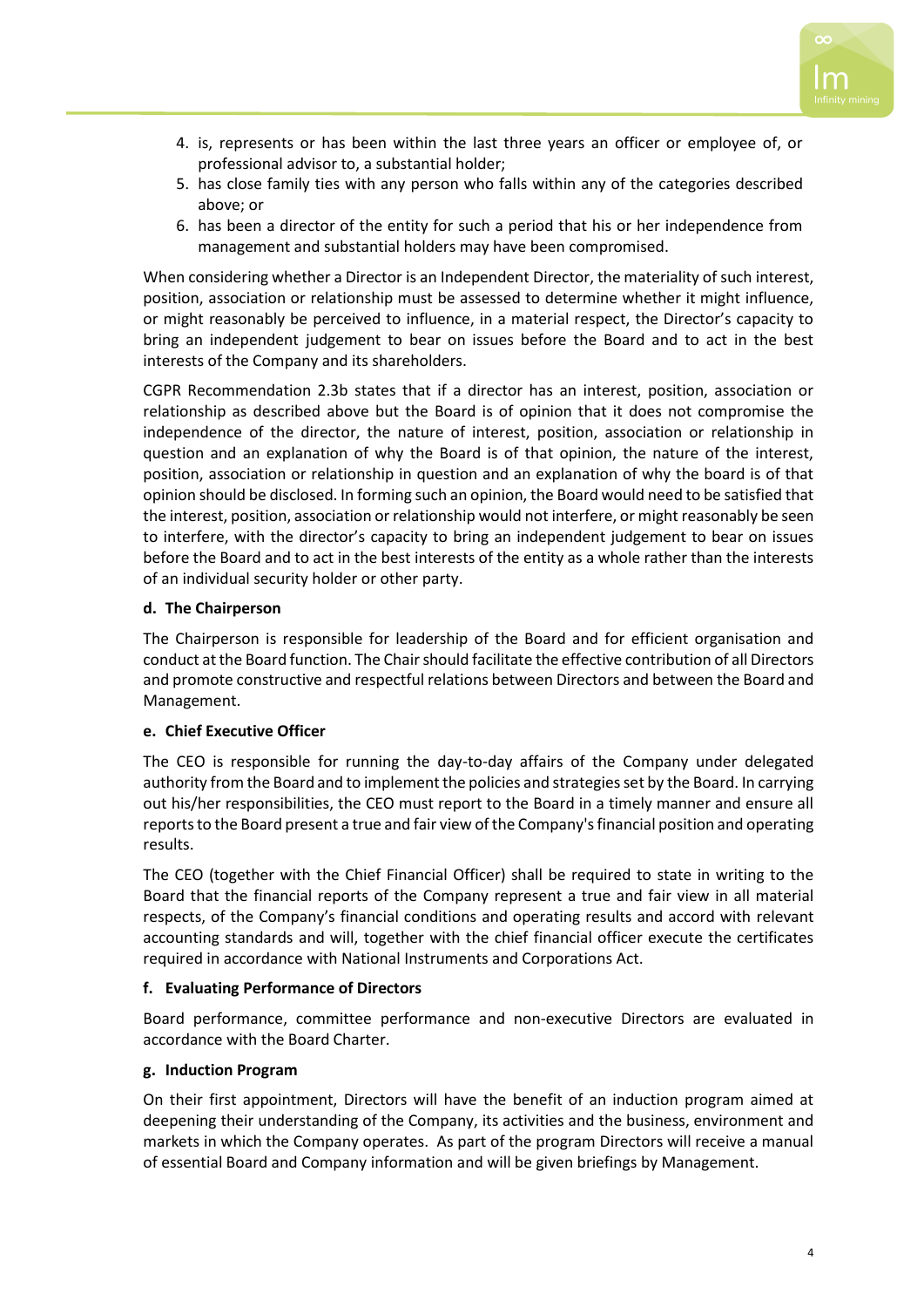

#### <span id="page-6-0"></span>**5. COMPANY CODE OF CONDUCT**

The Company's Code of Conduct aims to foster a consistent understanding of, and approach to, the desired standards of conduct and behaviour of the Directors, Management, Employees, consultants and contractors of Infinity Mining in carrying out their roles for the Company. Through this Code, Infinity Mining seeks to encourage and develop a culture of professionalism, honesty and reasonability in order to maintain and enhance our reputation as a valued employer, business operation and upstanding "corporate citizen".

The Code is designed to broadly outline the ways in which the Company wishes to conduct its business and guide the affairs of Infinity Mining. The Code does not cover every possible situation that they may face, but is intended to provide them with a guide to taking a common sense approach to any given situation, within an overall framework. Employees are encouraged to consult with the Company Secretary for direction on specific issues of conflict or potential conflicts.

The Board and Management are committed to the Code and have aligned the Code with the objectives of the Company, its core values and its views about the expectations of shareholders, employees, customers, suppliers, creditors, consumers and the broader community.

A copy of the Code will be made available on the Company's website.

#### <span id="page-6-1"></span>**6. DIVERSITY**

Infinity Mining is committed to providing a diverse workplace in which everyone has the opportunity to fully participate and is valued for their distinctive skills, experience and perspectives to reach their full potential.

#### <span id="page-6-2"></span>**a. Diversity Policy**

The Company has established a Diversity Policy which promotes a corporate culture which embraces, gender, age, ethnic and cultural diversity.

A copy of the Diversity Policy will be made available on the Company's website.

#### <span id="page-6-3"></span>**b. Disclosure on Diversity**

In accordance with the Diversity Policy, the Company will report measurable objectives that are set in relation to achieving diversity.

#### <span id="page-6-4"></span>**7. AUDIT AND RISK COMMITTEE**

#### <span id="page-6-5"></span>**a. Purpose of the Audit and Risk Committee**

The Company has established an Audit and Risk Committee, with the overall purpose of:

- 1. ensuring that Management has designed and implemented an effective system of internal financial controls for reviewing and reporting on the Company's financial statements;
- 2. overseeing, reviewing and reporting on the integrity of the Company's financial disclosure and reporting;
- 3. reviewing the Company's compliance with regulatory and statutory requirements as they relate to financial statements, taxation matters and disclosure of material facts; and
- 4. being directly responsible for: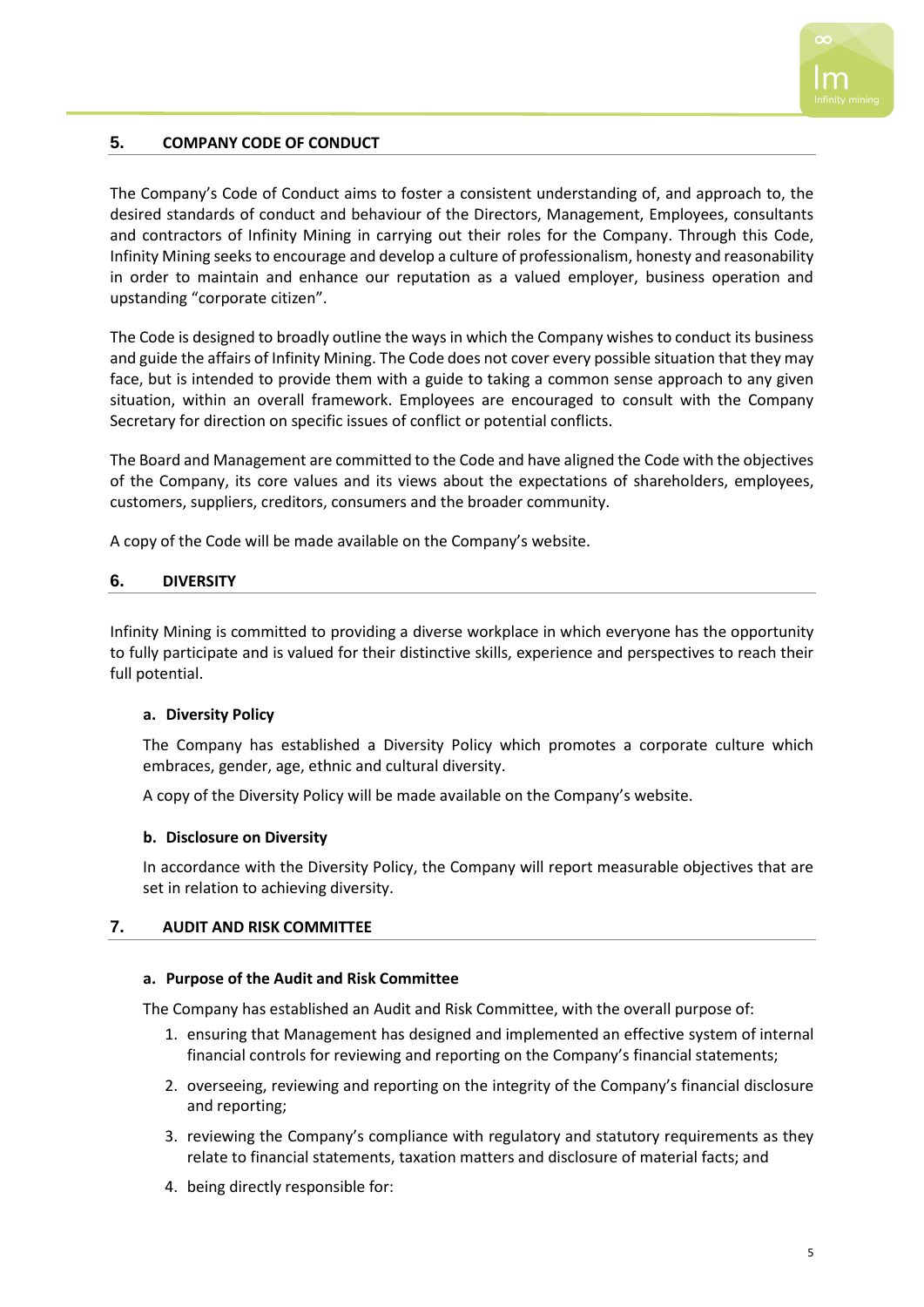

- i. the recommendation to the Board of a firm of external auditors to be proposed for election as the external auditors of the Company,
- ii. the oversight of the work of the Company's external auditors, and
- iii. subject to the grant by the shareholders of the authority to do so, if required, recommend to the Board the compensation of the external auditors of the Company.

#### <span id="page-7-0"></span>**b. Structure of the Audit and Risk Committee**

The Audit and Risk Committee, in accordance with the Audit and Risk Committee Charter is structured so that:

- 1. it consists only of non-executive directors, a majority of whom are independent;
- 2. is chaired by an independent chair, who is not the chair of the Board; and
- 3. has at least 3 members.

A copy of the Audit and Risk Committee Charter will be made available on the Company's website.

#### <span id="page-7-1"></span>**8. COMMUNICATIONS AND DISCLOSURE**

#### <span id="page-7-2"></span>**a. Communication Policy and Continuous Disclosure Policy**

The Company has developed a Communication Policy and Continuous Disclosure Policy. These policies set out the Company's disclosure obligations and the procedures that the Company, its Board, officers and its employees must follow to ensure that material information is disclosed to the public on a timely basis and is not disclosed in circumstances that are contrary to law. Particular employees are assigned of roles, responsibilities and authorisation relating to making disclosure and this policy also provides guidance on how authorised individuals should assess the materiality of information or events for disclosure purposes.

A copy of the Communication Policy and Continuous Disclosure Policy is available on the Company's website.

#### <span id="page-7-3"></span>**b. Disclosure Controls and Procedures Framework**

The Company developed a Whistleblower Policy and a Securities Trading Policy. A copy of the Whistleblower Policy and Securities Trading Policies will be made available on the Company's website.

#### <span id="page-7-4"></span>**9. RISK MANAGEMENT**

#### <span id="page-7-5"></span>**a. Risk Management Framework**

The Company has established a risk management policy and a risk management framework which oversees and manages material business risks, which is supervised by the Audit and Risk Management Committee.

#### <span id="page-7-6"></span>**b. Internal Controls over Financial Reporting**

The Company has developed an Internal Controls over Financial Reporting framework ("ICFR") which aims to improve the quality, reliability and transparency of filings and other materials that are filed.

The design of Infinity Mining's ICFR concentrates on developing adequate controls to avoid material misstatement in the financial disclosures and also involves routine evaluations to identify material weaknesses in the framework's design. The quarterly and annual disclosures confirm the